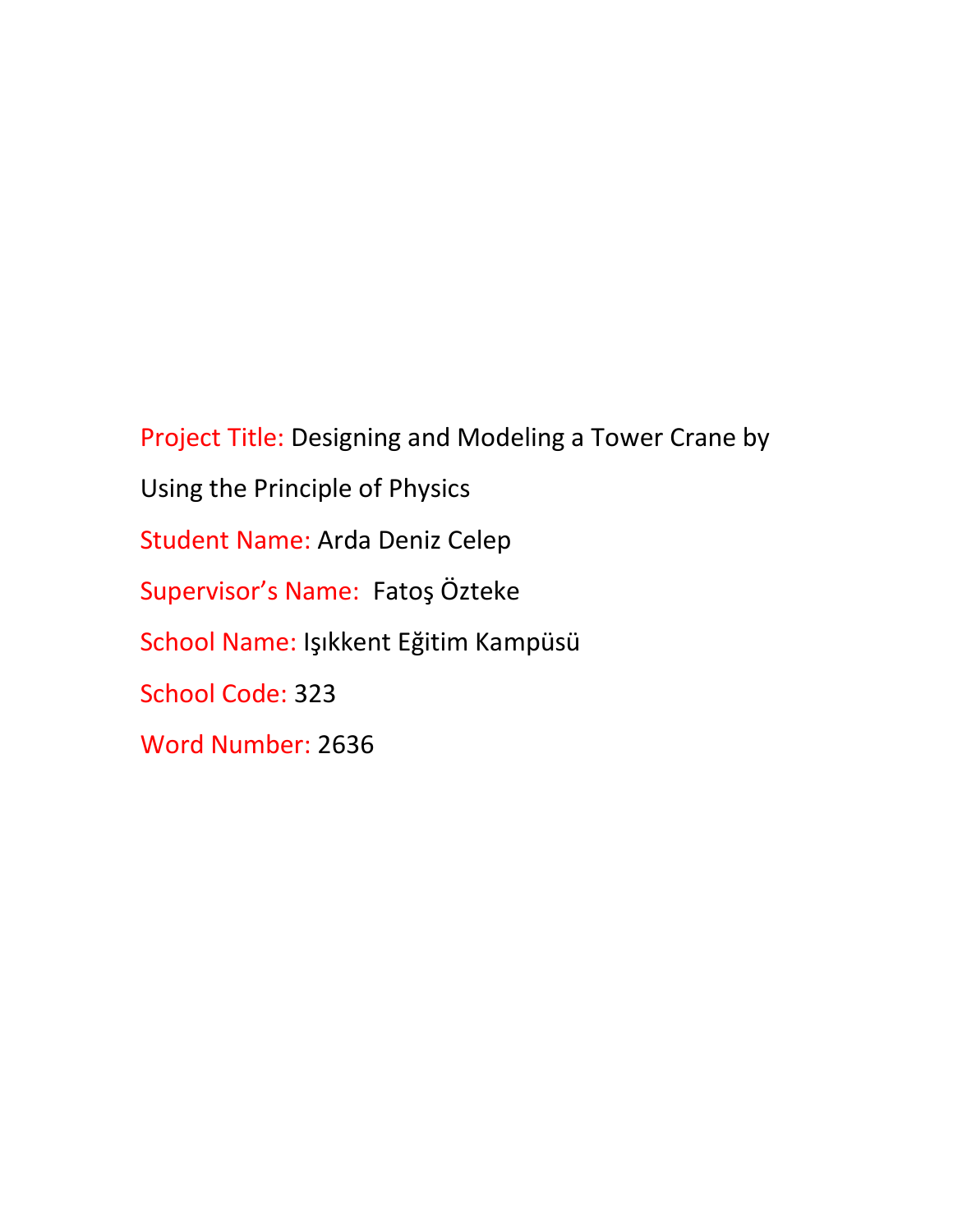# **CONTEXT**

| Section 1 – Criterion A – Investigating Page 3-4 |
|--------------------------------------------------|
| Section 2 – Criterion B – Planning Page 4-5      |
| Section 3 – Criterion C- Taking action Page 5-6  |
| Section 4 – Criterion D –Reflecting Page 7       |
| Section 5 -Bibliography Page 8                   |
| Section 6 - Appendices Page 9-10-<br>11-12       |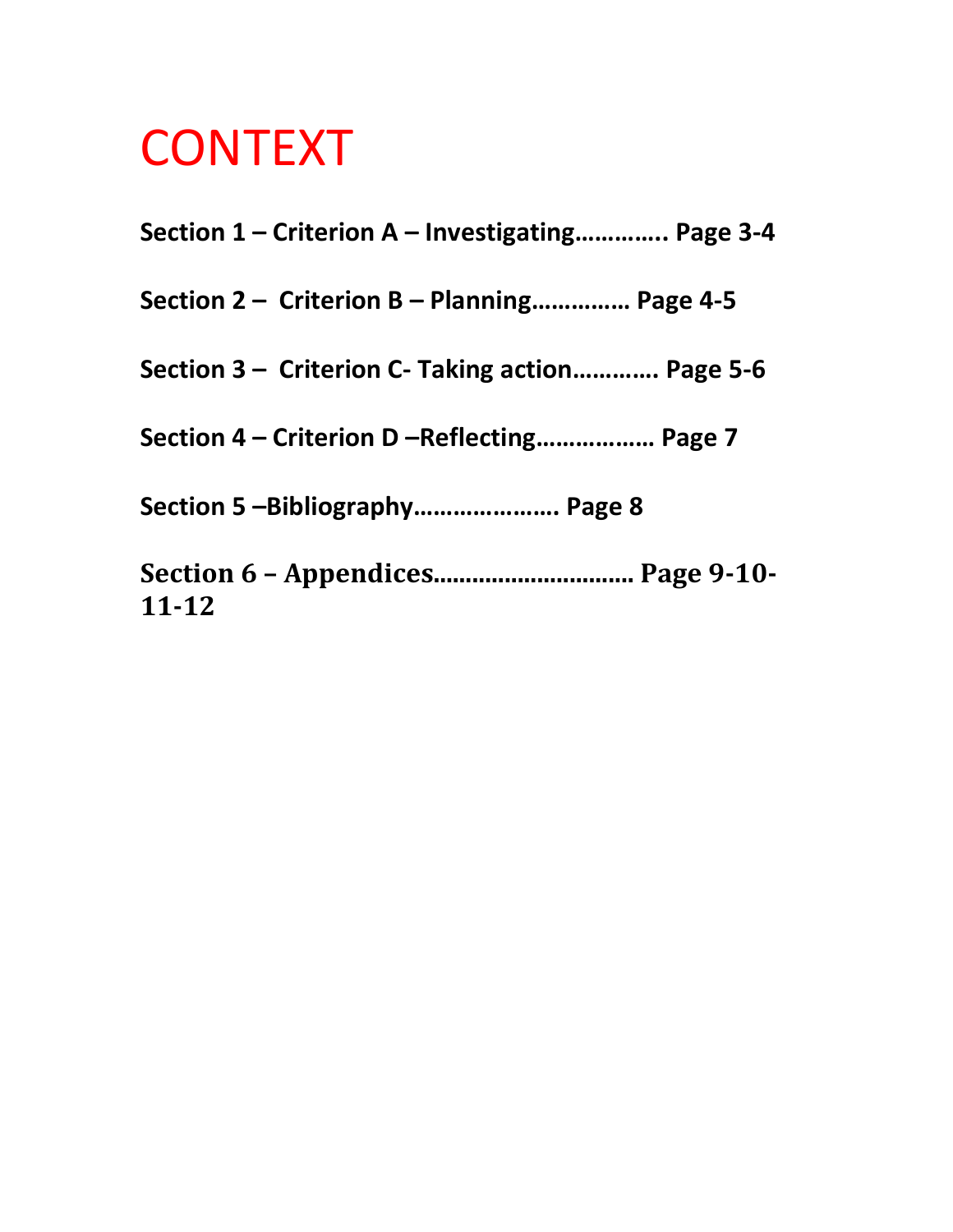## MYP Personal Project Report

#### **Section 1 – Criterion A – Investigating**

When I start working on my personal project, the first idea that came into my mind was to design and model something unique. After a time of some thinking, I decided to design and model a building, but after more research and some discussion with my Engineer relatives, I understood that designing and modeling a building was really hard for me because I didn't have the any Engineering background to start off. So after that, I decided to design and model a tower crane, because the project was not as intense as designing a building project.

The main and only reason why I chose this project is, my interest in physics. As it is known, physics is a difficult lesson for most of the students. But for me, physics has always been interesting, and I've always enjoyed learning and understanding physics. Later, when my Engineer relatives told me that Engineering has a lot of physics in it, I inclined towards something Engineering related. Science and technical innovations develop every passing day and these innovations help humans in many ways. For this reason, I chose "scientific and technical innovation". The importance of science in the world we live in is enormous and our need for science is indisputable. The machines, which we humans use, i.e. such as a tower cranes, has a lot of physics and dynamics behind it and has a positive impact in our lives. For this reason I started researching the physics behind a tower crane. My main research tools were the internet, movies and books. But those were not enough, so I had to find new ways. One of my research technique ws consulting with people that were in the tower crane and construction industry. My goal was to better understand the principle of physics behind a tower crane and convey it to people by modeling and designing it.

One of the skills that help me throughout my project process was, my interest in physics and my knowledge about physics. I was always interested in physics since small age. Because of my interest I would always research or read books about science. Therefore I had knowledge about it, that helped me research easier. Throughout my project process what I hoped to learn and the product that I sought to achieve was a really well designed model and the importance of physics in engineering. But after researching for some time, I realized that building a model was not so easy. The model that I hoped to build was only achievable one way and that was having the model made by a company due to limited availability of material in the market to build a solid tower crane model.

The research in a project is the most important part. However the research throughout my process changed my perspective and my decisions majorly which lead to a better planning and a better achievable goal. When I first started my project I thought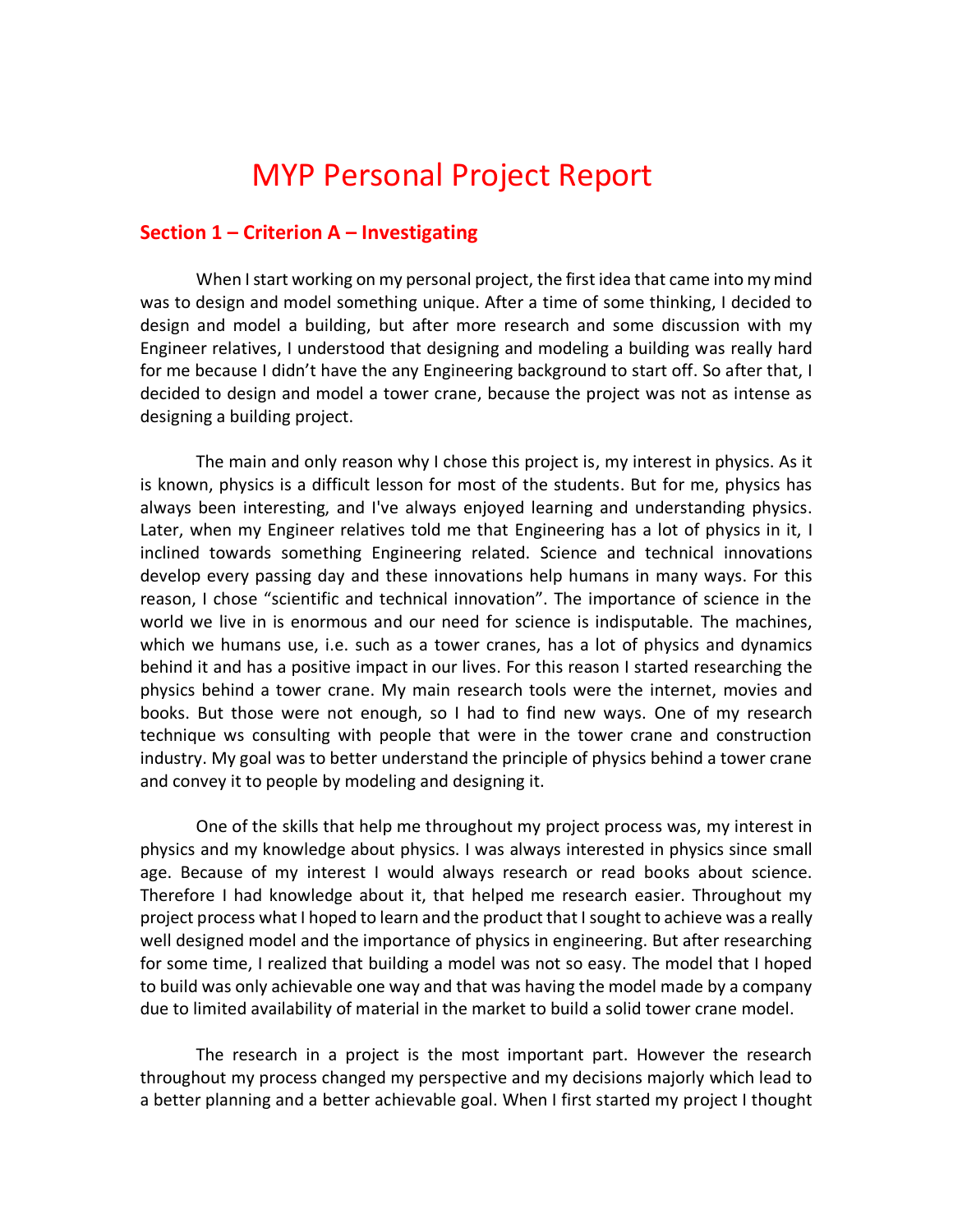that I could find a lot of information. When I could not find much information I knew that I had to change my decisions and plans; so I asked some Engineer acquaintances and a physics teacher for some help and they helped me we with the information that I couldn't find. With their assistance I achieved a more successful goal.

Throughout my research I found out that resources such as websites were not very useful. The information on the web were limited to real tower crane construction and Engineering design. However, sources such as videos were more reliable and really helpful. On one of the movie, the Physics Professor had made videos about tower cranes and it helped me to understand the principles of tower crane operation and accomplished a better goal for me.

#### **Section 2 – Criterion B – Planning**

I believe that for a project product to be successful, it must be creative and unique. If a product is ordinary, it is ignored by people and naturally gets forgotten. But if that thing is unique, whatever is different and special, it leaves a mark and gives new information to people.

After making detailed research, I developed several criteria for my product. My product had to be strong, wind resistant and a flat top for the tower crane to carry higher amounts of weight. I believed that these criteria would make the product better. When I was working on my project, the source I mostly used was the internet because the availability of information on the web. Also I had people that had knowledge about physics and Engineering, which I consulted with them.

| <b>Dates</b> | <b>Progress and Process</b>                                                                                                                                                                                                                                                                                                                                                                                    |
|--------------|----------------------------------------------------------------------------------------------------------------------------------------------------------------------------------------------------------------------------------------------------------------------------------------------------------------------------------------------------------------------------------------------------------------|
| 12/09/2019   | Choosing the topic and the best suitable global context.<br>Topic: Designing and Modeling a Tower Crane by Using the Principle of Physics<br>Factor that made me choose this topic was because it was proposed to me by<br>an acquaintance.<br><b>Global Context: Scientific and technical innovation.</b><br>While selecting this context, I looked at whether it would be suitable for my<br>project or not. |
| 21/09/2019   | I found out that the following factors and principle of physics are the main<br>design criteria of a tower crane design;<br><b>Wind Resistance</b><br><b>Weight balancing</b><br>Counterbalancing                                                                                                                                                                                                              |

The timeline of my planning and work can be summarized as follows: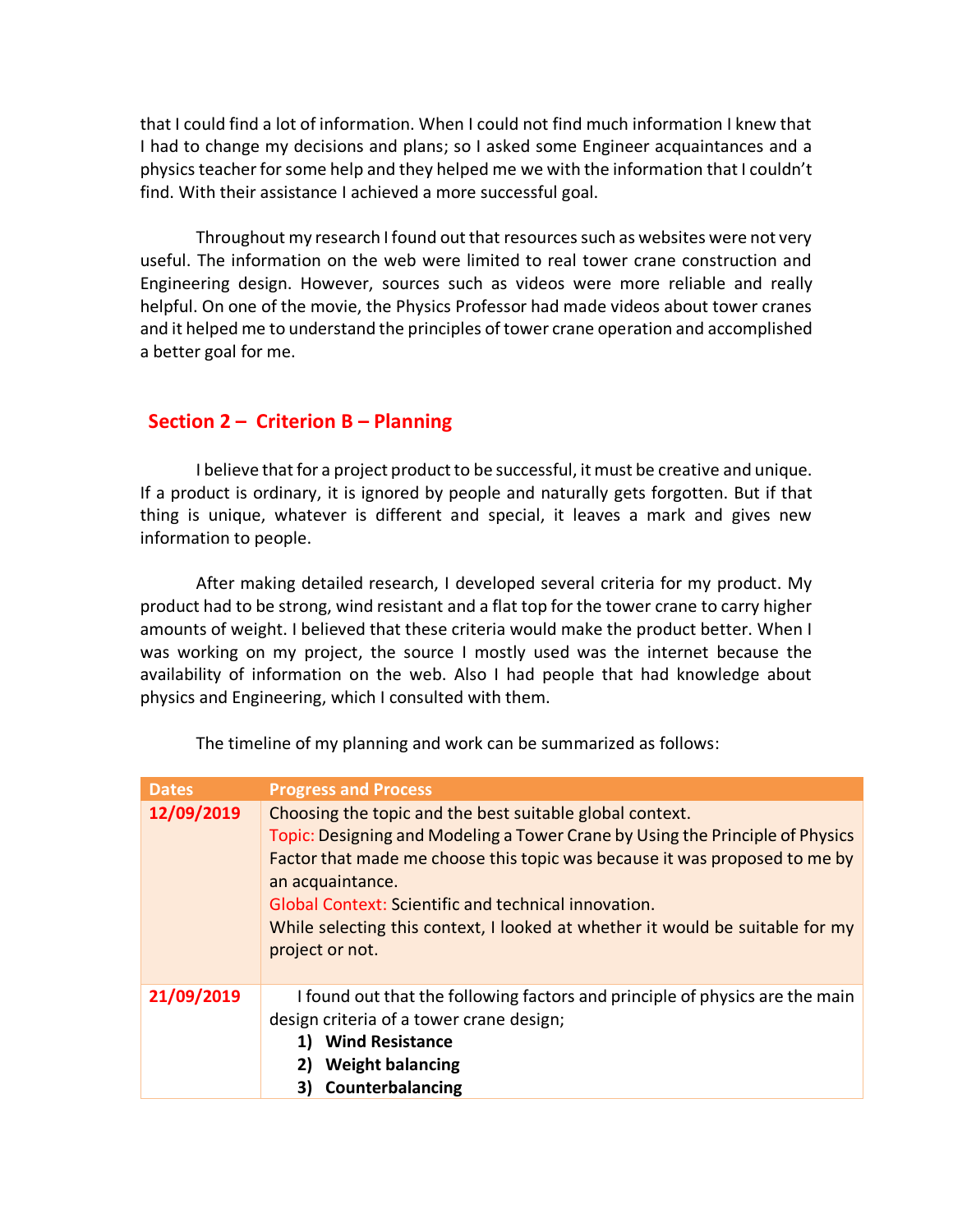| 22/11/2019 | I researched counterbalancing, one of the physics factor, that affect a<br>tower crane design and researched a formula to find out the most balancing<br>weight a tower crane can carry to its collapsing point (Kelechava,<br>counterweight) and found the principle of crane construction (The principle<br>of crane construction, 0:00-0:20).                                                                                                                                                            |
|------------|-------------------------------------------------------------------------------------------------------------------------------------------------------------------------------------------------------------------------------------------------------------------------------------------------------------------------------------------------------------------------------------------------------------------------------------------------------------------------------------------------------------|
| 03/01/2020 | I found the best suitable ATL skills while doing the project and started<br>putting entries to my journal and found a video that would help me with the<br>design of the tower crane (Statics Example, 00:00-02:51)                                                                                                                                                                                                                                                                                         |
| 17/01/2020 | I visited a company that designs metal material and agreed with them to<br>design and model a tower crane for this project and provided them some<br>important principles behind a tower crane design. Later that day I researched<br>about wind resistance in a tower crane design.                                                                                                                                                                                                                        |
| 03/02/2020 | I submitted the first draft report to my supervisor and listened to the<br>feedback. Also on the same day I've received an e-mail from a physics teacher,<br>which I had e-mailed earlier that day. about some basic formulas for pulley.<br>After that, I adjusted the formulas for my tower crane model to calculate the<br>maximum weight, which the model was able to carry. Also the same day I<br>visited the company to see how much progress they had made and told them<br>to make the crossovers. |
| 19/02/2020 | Attaching the pulley to the tower crane model and sending the final<br>version of the report to the supervisor.                                                                                                                                                                                                                                                                                                                                                                                             |

In this project the global context guided the direction of my research. This global context made me understand how much physics is involved in our lives. So I felt that I had a better understanding of the purpose of doing this project. Physics appears in every aspect of life and I understood how much physics is included in a human's life.

#### **Section 3 – Criterion C- Taking action**

I went through a tough process to achieve my final goal. The research was the part that I did first. After finding little information on the web, I consulted to Engineer relatives and a physics teacher. At one point I had to decide whether I would design and model the tower crane by myself or would agree to be made by a company. When I decided to have the tower crane made by the company, I met with them and discussed with them how the tower crane model was going to look like.

On my first visit, I told them to provide a counterweight/ weight balancing (Kelechava counterweight) behind the crane arm and to make my tower crane model flat top, (Flat top tower crane) which is going to help to carry the weight at low altitude. On my second visit, I told them that they needed to make crossovers which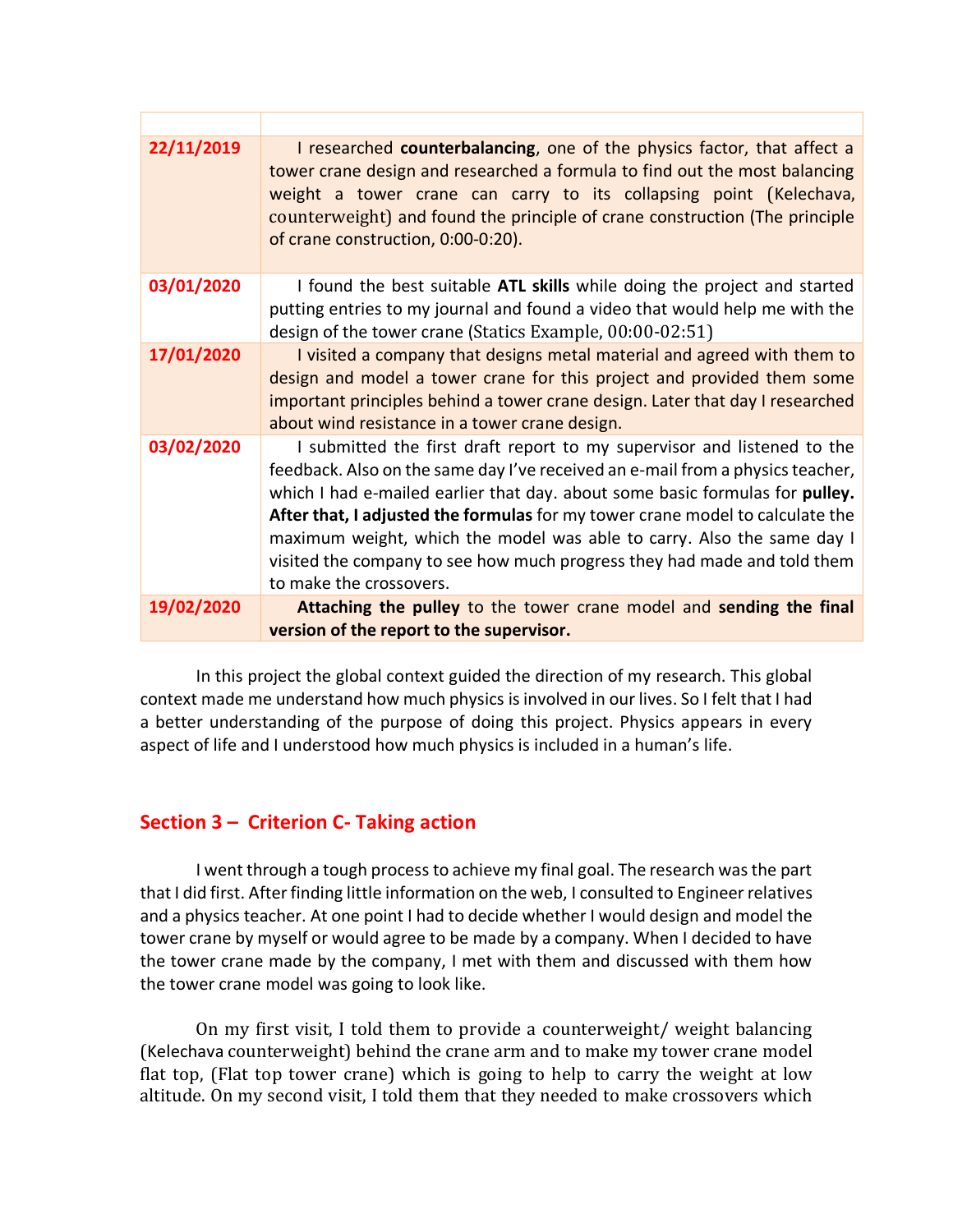would help make the tower crane not sway from winds. After that they told me that they couldn't add a pulley. When the tower crane was ready I couldn't decide which pulley was the most suitable for my tower crane, so I sought help to a physics teacher. After some research and the help of a physics teacher I decided that the most suitable pulley for my tower crane was a single movable pulley. A single movable pulley used less energy compared to the other ones because of the conservation of energy law (Dohrmam Law of Conservation of Energy) also it could carry high amounts of weight easily due to the Newton's 2nd law (Dohrman Newton's Second Law).

I applied different methods while working on this project. I was not used to the methods I applied, but after a while I got used to it and it helped me a lot. The method that was helpful the most was doing this project step by step, on a regular basis. Another method was to grasp the subject. Since I understood the subject well, there were good results after my studies. Working really consciously at every step of the project and creating something from scratch really helped me a lot. Things that I changed the most were the information that I researched. I could not find

While preparing the project I added a lot of things and changed a lot of things. The information on the internet so I decided to talk with my engineer relatives and found out my information was wrong so I changed it a lot.

From this project I gained a lot of really important skills. These skills were researching, self-organizing, thinking, communication and socializing. Throughout my process I had to face with different scenarios, while facing these scenarios I had to use some of these ATL skills. These skills helped me accomplish a better product and will help throughout my life.

I received a lot of assistance throughout my process. My project wouldn't be like this if I hadn't had any assistance. The company assisted me to make a really well designed and stable tower crane model and I also had assistance from Engineer relatives that helped me with the physics behind a tower crane.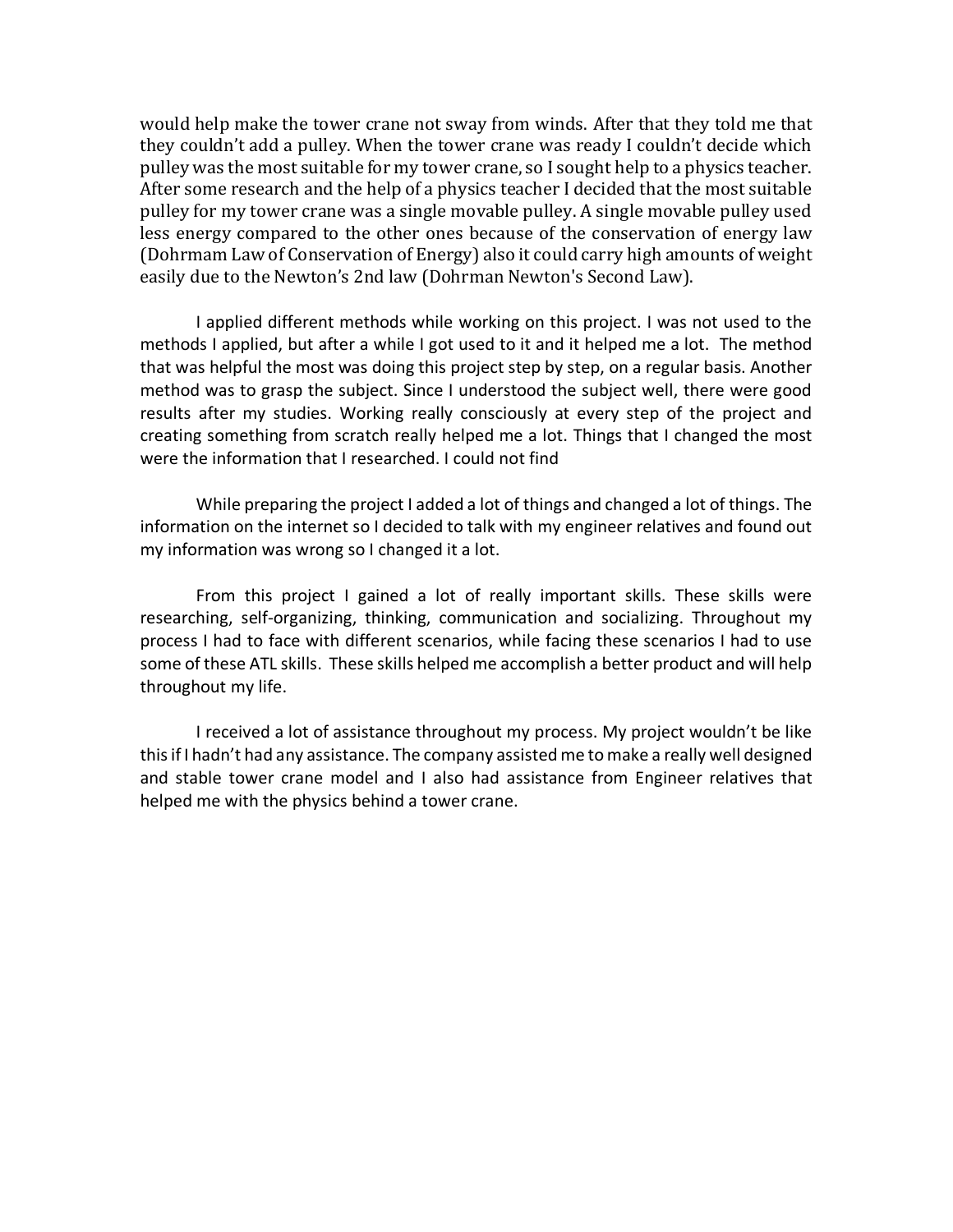#### **Section 4 – Criterion D –Reflecting**

While doing the project I had to deal with some challenges. The biggest challenge was how to model the tower crane. I visited stores that were selling some model parts. But all of the model parts were made of plastic, which were not suitable for my project and very expensive. I could not find any good solid materials for the model of my tower crane, therefore I agreed with a small steel company to model my the tower crane. This company modelled the tower crane out of metal, which was very stable and turned out to be a better option than using plastic model parts. The other challenge was not finding a lot of information about the principle of physics behind a tower crane. For the information to be viable, I consulted with Engineer relatives and people familiar of physics.

From this project, I learned that people produced the tools using physics would facilitate their own work, and I learned that working in a planned and programmed manner provided me convenience while working on the project. I also learned that indepth research and not giving up right away will carry people to their goals more easily. As an IB student, I saw that I developed research and communication profiles. The more we do research and the use of different sources, the easier it is to reach to the right information.

The global context had a big role in my project and I learned a lot of things about it. I learned that science has a big role in our lives and that humans have learned to use it to help them make technological innovations.

Communicating, learning other people's ideas and thoughts have also improved my skills and added some qualities. First of all, I understood how important communication is and that it is the essential part of work and life. I think we always need each other because we live in the community. The way to learn to communicate correctly is by communicating with people more frequently. Since I could not find enough information on the Internet, my contact with people who had knowledge on this matter improved me in this regard.

I have also observed that conducting programmatic, planned and organized research is an important step in successfully completing the project.

This project was the best in some ways and not in other ways. It is the best through modelling the crane, because the model is a really well designed, impressive and viable. As stated above impressive and unordinary things affect humans and that is why I think the model is impressive and the best way I could do it. But in other ways such as research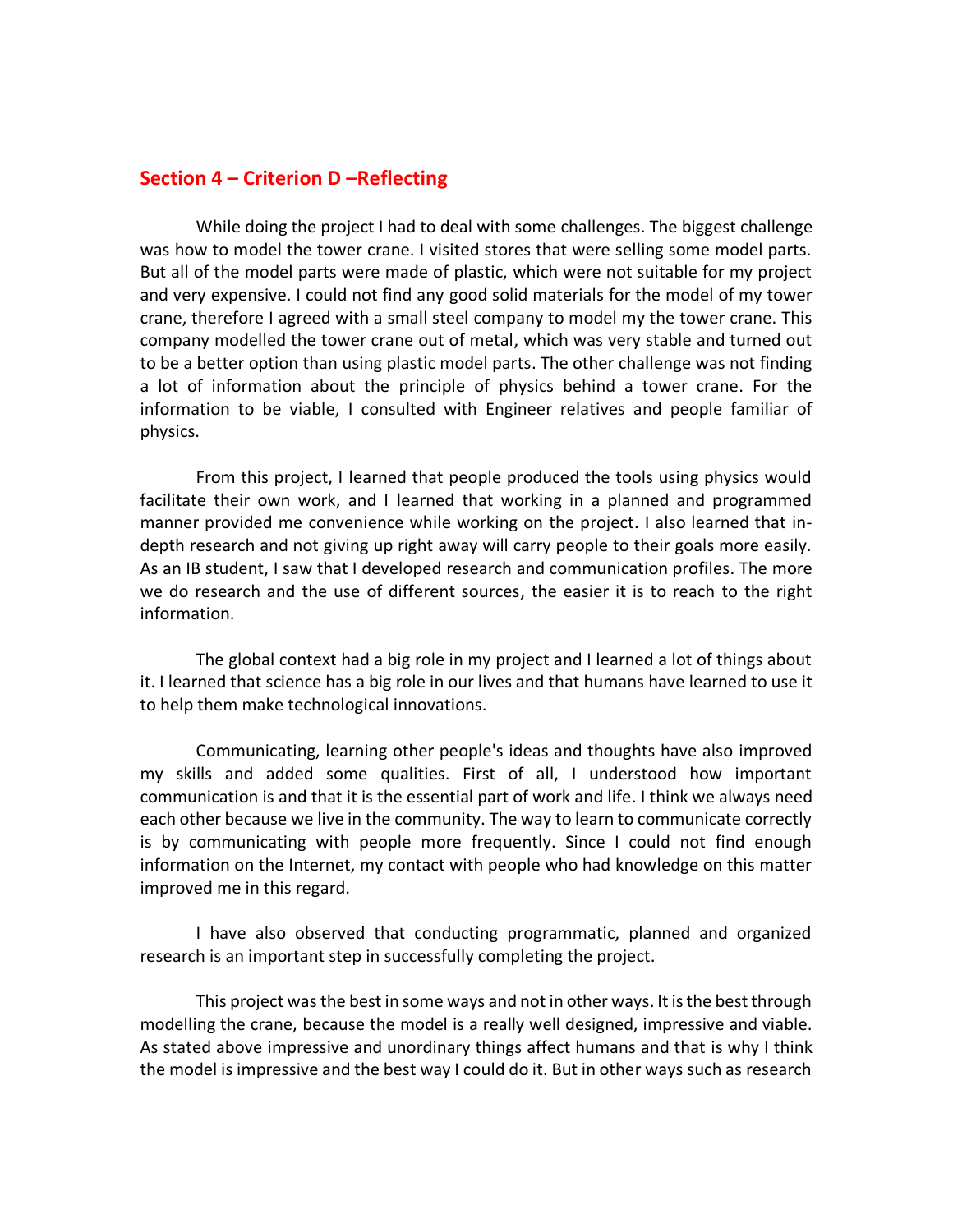it wasn't thoroughly achieved. I didn't use different types of material for research as stated above.

This project allowed me to use my ATL skills and I developed them since I used them. The ATL skills I think I have developed are also:

Self-management; When I was doing the project, I reminded myself that I had to write often to achieve my goals. In short, I took every step consciously. I saw that I was able to prepare a project confidently, without worrying, thanks to the time given for the project and the frequent meetings with my consultant teacher. Thanks to this project, I realized how important it was for me to realize my own capacity and develop my selfmanagement direction. I believe that self-management skill also increases my sense of responsibility.

Research; This project is dedicated on researching because it is started from scratch. I made a preliminary research first. As a result, I saw that I did not have enough data. So I had to continue the project by communicating with engineer relatives and a physics teacher.

Communication; As stated previously the research was not enough so I had communicate with members that knew the subject. Communication skills played a big role while doing my project because this project is dedicated on communication. Without communication skills I wouldn't have made a successful project like this.

Thinking; Throughout my process I faced against big challanges. I found solutions by thinking. These are the reasons why thinking skills were used.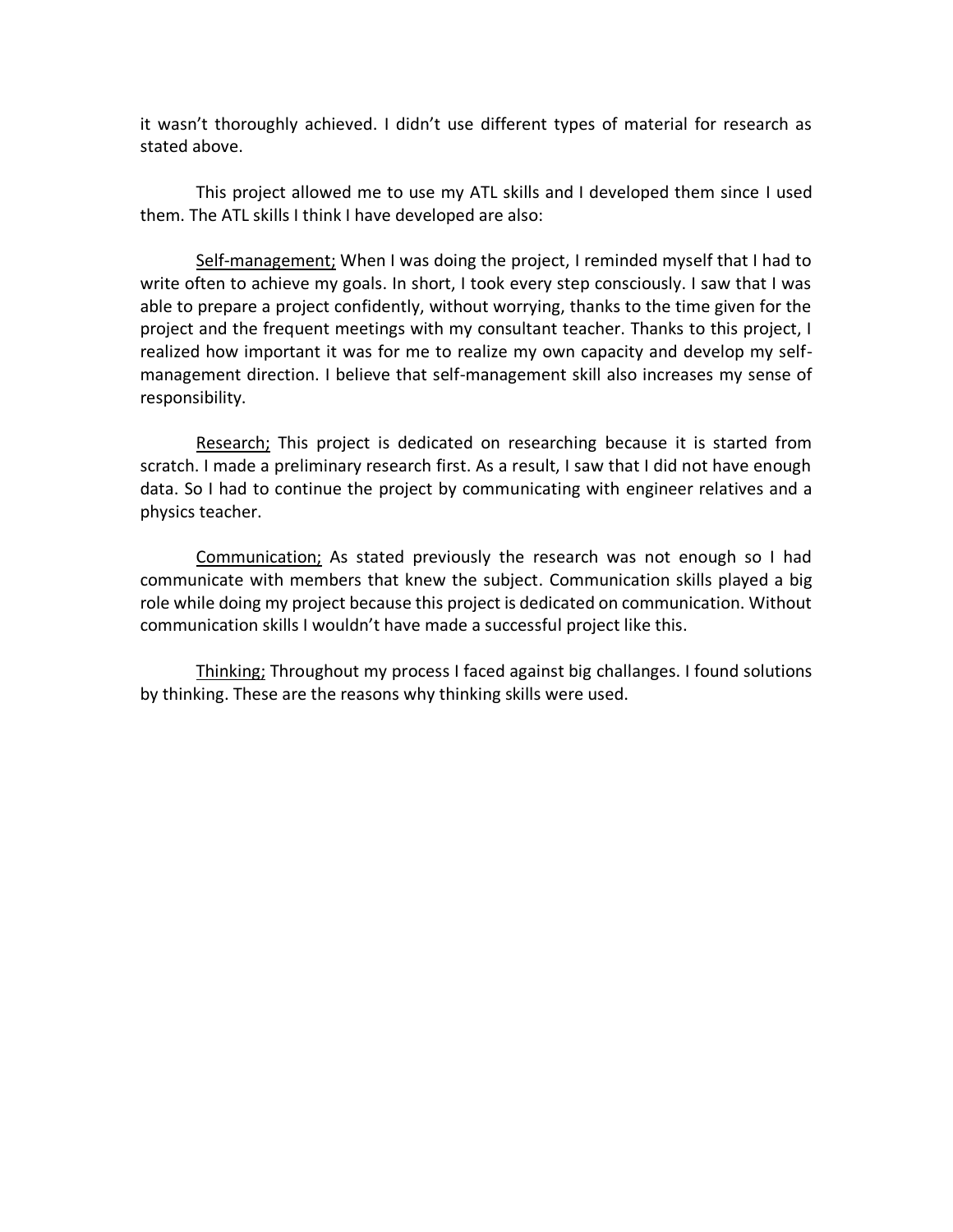### **Section 5 –Bibliography**

1) Kelechava, Brad. "Wind Effect on Tower Cranes - ANSI Blog." The ANSI Blog, 3 July 2019, blog.ansi.org/2016/07/wind-effect-on-tower-cranes/#gref.

2) "The principle of crane construction."*Youtube*, uploaded by Physics [channel,](https://www.youtube.com/channel/UCaVjLZhirwDg-D0hBcqT4Vg) 19 July 2017, https://youtu.be/kNSCYGff2c0

3) "Flat-Top Tower Crane ." Tower Crane Products|Flat-Top Tower Crane China Manufacturer and Supplier, www.chinatowercranes.com/flat-top-towercrane.html?gclid=Cj0KCQiAkKnyBRDwARIsALtxe7hm\_O\_VXTBSdZvvoSJ41u4ky7dldEpA7f 0TZX8o32H6UChqZSrpxk0aAhDaEALw\_wcB.

4) "Statics Example 3 (Static Crane Design)"*Youtube*, uploaded by [Acadiana Learning](https://www.youtube.com/channel/UCHsrpPzUxC2vqVQgCTx40rw)  [Center,](https://www.youtube.com/channel/UCHsrpPzUxC2vqVQgCTx40rw) 30 November 2011,<https://youtu.be/-Nx6jBIrUik>

5) Dohrman, Paul. "Formula for a Pulley." *Sciencing*, 2 Mar. 2019, sciencing.com/formula-pulley-5385313.html.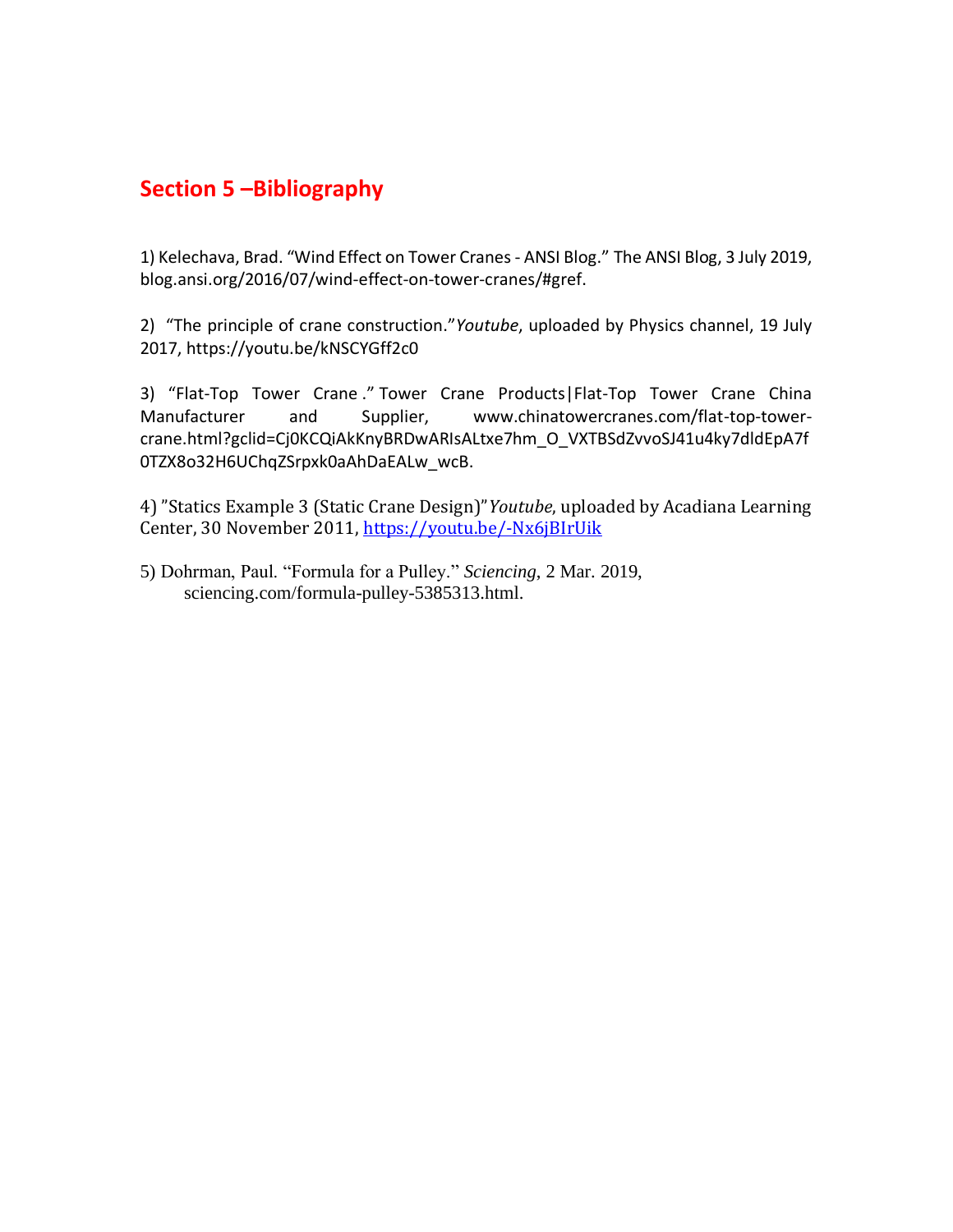## **Section 6 – Appendices**

My final model:

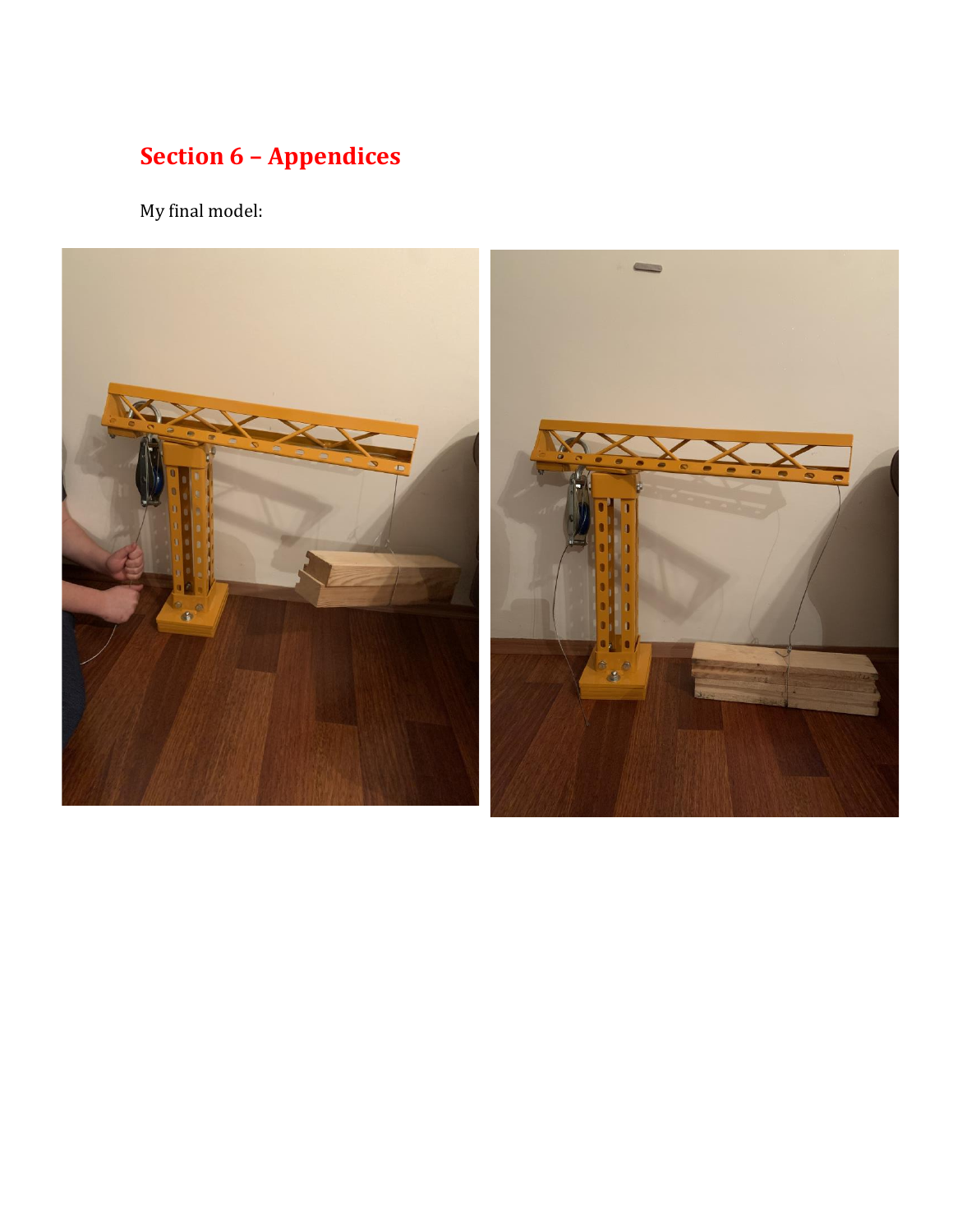My correspondence with the the physics teacher at vocational college (in original language – Turkish):

Sevgili Arda,

Öncelikle projen de başarılar dilerim basit bir makara tasarlaman gerekiyor.

ama kullanacağın mazemelerde unutmaman gereken kaldırmak istediğin yük miktarına dayanacak halat(ip,tel vs.) seçimini yapmak makara olarak kullanacağın malzeme de kaldırmak istediğin ağırlığa uygun bir tasarım olmamalı.

Bu sebeple öncelikle basit makinalardan makaralar konusunu bir gözden geçirmelisin şayet makara sisteminde hareketli makara mı yoksa sabit makara mı kullanacak sın şayet hareketli makara kullanırsan kuvvetten kazanç yoldan kayıp yaşarsın ama daha az bir kuvvetle daha fazla yükü istediğin konuma çıkara bilirsin

sana ek de bazı görseler gönderiyorum sana fikir verecektir.

şimdiden başarılar dilerim.

iyi çalışmalar.

**Fikret YANDIM** Mazhar Zorlu MTAL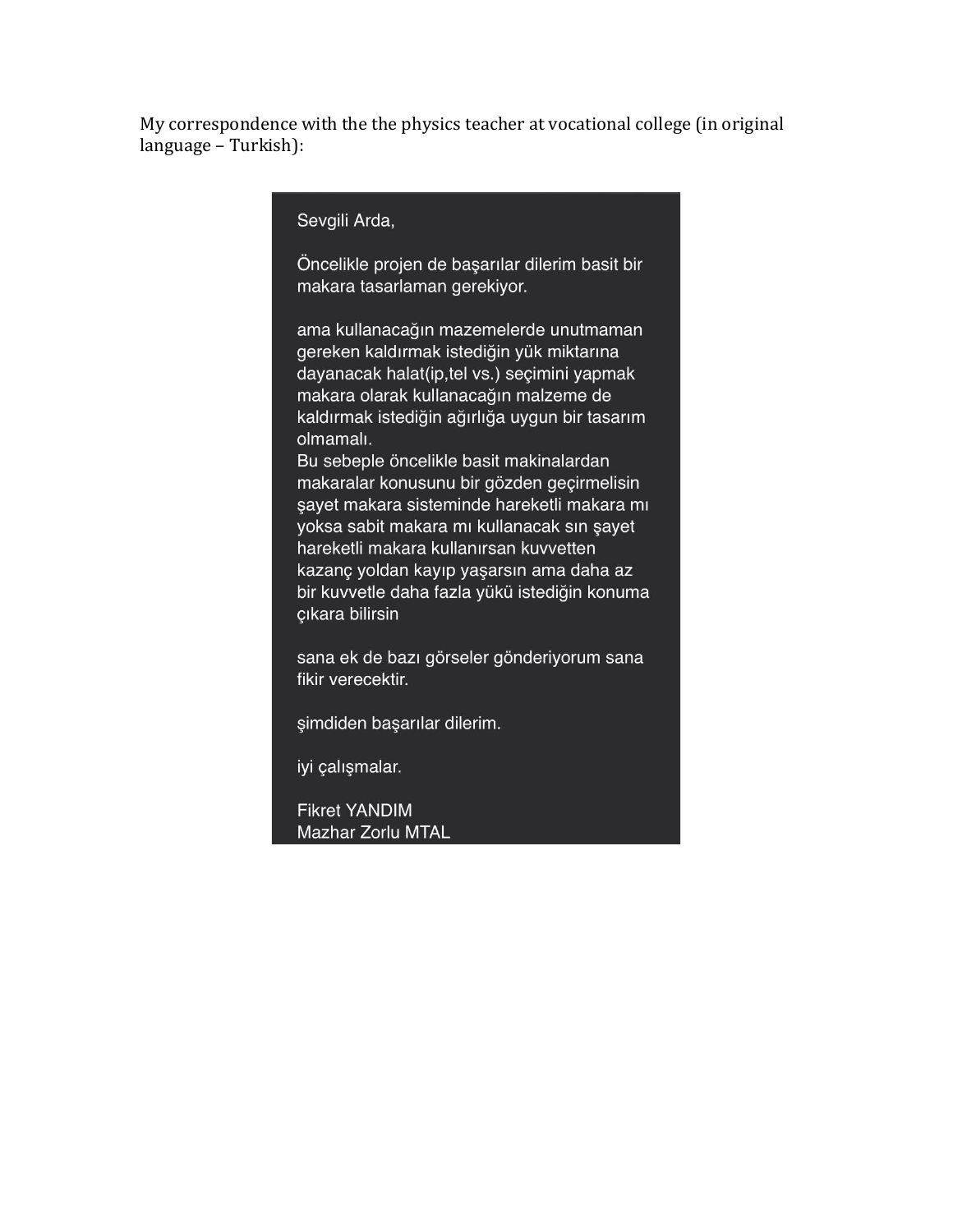On my first visit to the workshop, I told the company how to make the counterweight for my crane and a flat top: